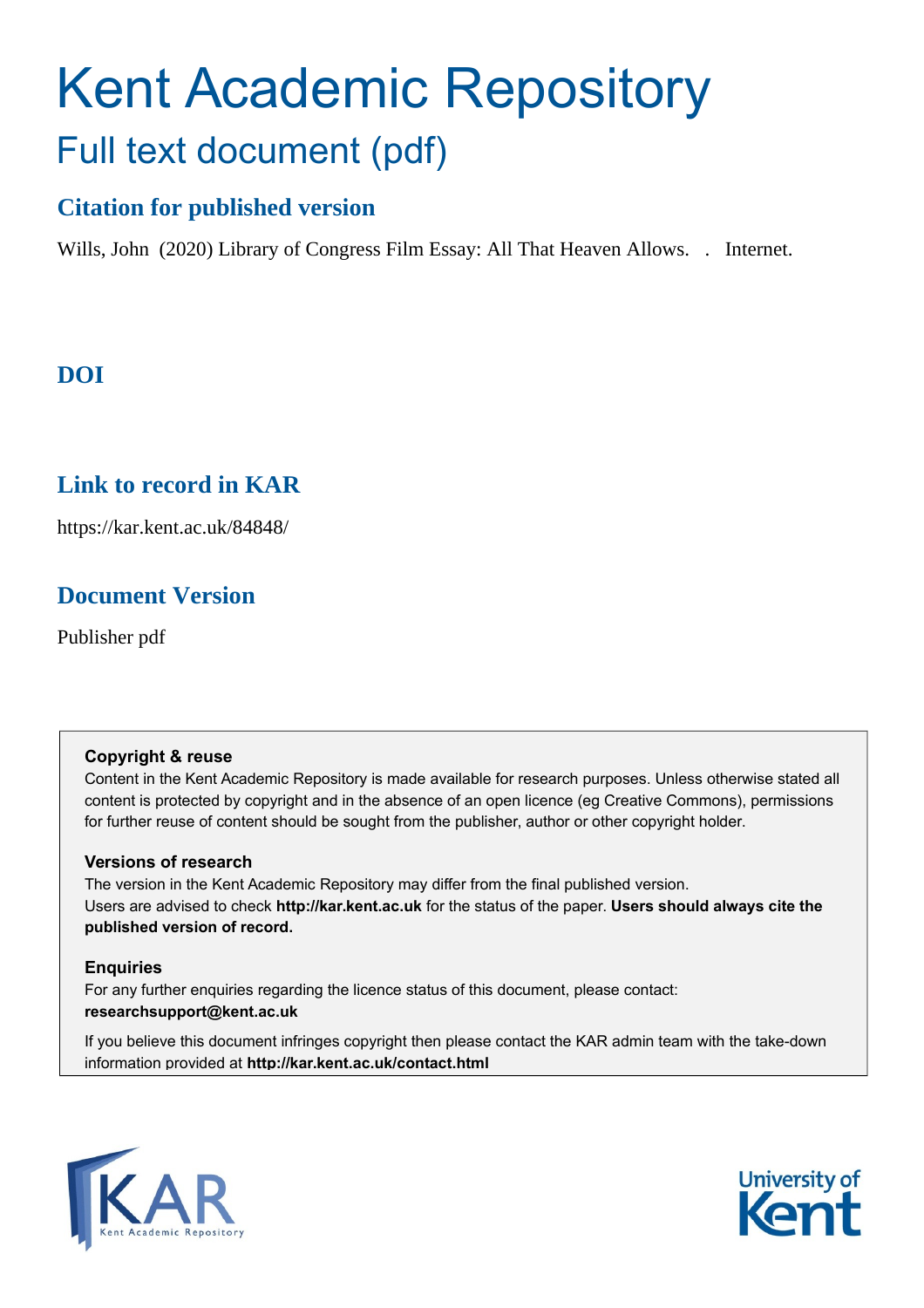### *All That Heaven Allows* **(1955) By John Wills**

*All That Heaven Allows* is a rich and beautiful melodrama about love, class and society in 1950's New England. Directed by Germanborn Douglas Sirk, the film stars Jane Wyman as 40-ish widower Cary Scott, and Rock Hudson as Ron Kirby, a local young gardener and her romantic interest. The movie is based on a novel by Edna L. Lee and Harry Lee, with the screenplay adapted by Peg Fenwick. The film relates the complicated love affair of the two leads, especially the obstacles thrown in their way, from Ron's younger age and lower status that provokes family disapproval and social stigma, to a treacherous snow fall sabotaging their fate together.

Released in the winter of 1955, movie critics initially dismissed *All That Heaven Allows* as a soap opera of limited scope and sophistication. Bosley Crowther, writing for *The New York Times,* belittled the movie as "frankly feminine fiction," a "doleful domestic drama" marked by "emotional bulldozing" and "easy clichés." *Variety* found it difficult to "rouse much sympathy" for Wyman's "weak character," and described Rock Hudson's performance as "somewhat wooden" in his role as tree surgeon and gardener. One in a series of Douglas Sirk melodramas (*Magnificent Obsession*, also starring Wyman and Hudson, preceded it), *All That Heaven Allows* suffered from reviewer bias, with critics of the time often favoring more 'masculine' pictures such as Westerns.

*All That Heaven Allows* nonetheless oozes artistry, intellectualism, and period charm. There are delightful stylistic touches throughout the movie, from the way the lead characters express their emotions via little gestures (at home amidst trees, Ron waves his hands in a natural and relaxed style, in stark contrast to Cary's nervous energy and anxiety) to how Sirk cleverly employs colors on screen to amplify the emotions of individual scenes. Shot in Technicolor, the movie is visually rich and striking, intimate and inviting.

The movie also serves as valuable commentary on 1950's society. Sirk uses movie scenes to comment on a range of period issues, including social conformity, class difference, gender roles, and the pursuit of material wealth. The hollow and fake movie set feel of Sirk's suburbia cleverly highlights the facile nature of real suburban living. Rather than an optimistic picture of 1950's society, the movie cleverly underlines the limits of what 'Heaven' (or the 'good life') actually allows.

Most of this commentary is achieved through the individual experiences of Ron and Cary. Sirk uses the character of Cary to explore the mechanisms of judgment and repression surrounding women in the period. Cary is an attractive, affluent and privileged divorcee. However, rather than liberated or empowered by her position, she is trapped by the expectations of those around her. Her son and daughter boss her about. Male suitors physically impress upon her their desires (including one uncomfortable scene at the local country club). Friends tell her how to act. Only when a friendly doctor suggests Cary's ongoing headaches are due to heartache, with a prescription basically to "marry him," is Cary seen to healthily question the world around her, and act decisively. This sense of entrapment in the movie is all the more interesting when compared with real-life domestic experiences in the 1950s, highlighted in the publication of Betty Friedan's *The Feminine Mystique* (1963) not long after. Notably, Cary's daughter, Kay (played by Gloria Talbott), begins the movie full of feminist zeal, high education and independence - in one scene, she teaches her boyfriend about Freud and psychoanalysis - however, by the close of the movie, Kay's feminism seems less pronounced as traditional marriage beckons.

Sirk uses the character of Ron meanwhile to explore the merits of nonconformity and resistance. Ron is an outsider, pure of mind,